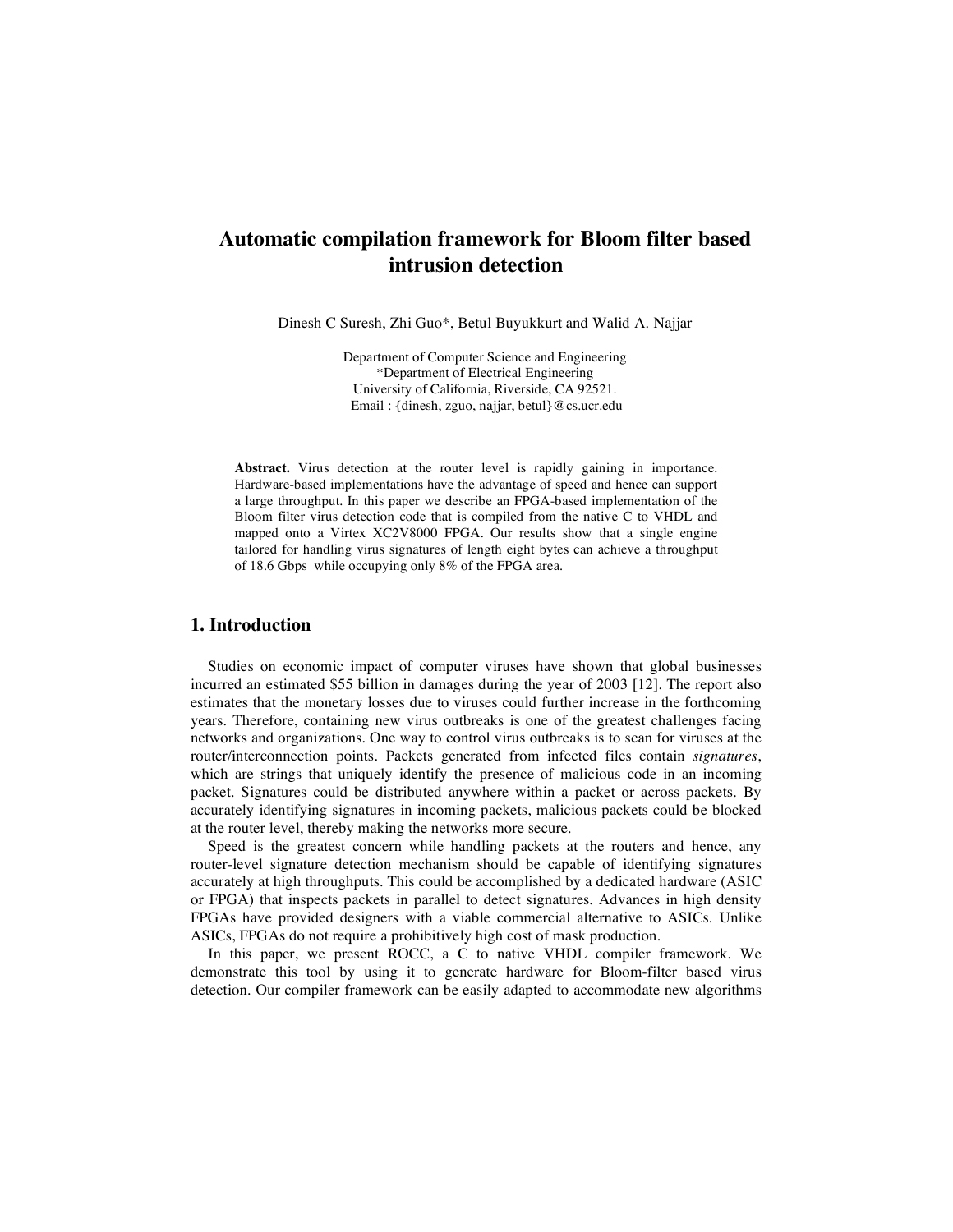

for virus detection and our generated hardware achieves multi-gigabit throughputs. Our contributions in this paper can be summarized as follows. This paper presents the first work in which a Bloom-filter based virus detection system is automatically generated from C code. We illustrate that automatic code generation is a feasible option in terms of the performance and area utilization of the FPGA. Our 8-byte Bloom filter code delivers a throughput of 18.6 Gbps while occupying a modest chip area of 8%.

### **2. Overview of the ROCCC C to VHDL Compiler**

ROCCC [15] is built on the SUIF2 [13] and Machine-SUIF [14] platforms. Figure 1 shows ROCCC's system overview. It compiles code written in C/C++ or Fortran to VHDL code for mapping onto the FPGA fabric of a CSoC device. In the execution model underlying ROCCC, sequential computations are carried out on the microprocessor in the CSoC, while the compute intensive code segments are mapped onto the FPGA. These typically consist of loop nests, most often parallel loops, operating on large arrays or streams of data. Therefore, most loop level analysis and optimizations are done at this level. Most of the information needed to design high-level components, such as controllers and address generators, is extracted from this level's IRs.

The front-end of ROCCC performs a very extensive set of loop analysis and transformations aiming at maximizing parallelism and minimizing the area. The transformations include loop unrolling and strip-mining, loop fusion and common subexpression elimination across multiple loop iterations. . The work reported in [7] shows that in less than one millisecond and within 5% accuracy compile time area estimation can be achieved. Information to generate high-level units, such as controllers and buffers, is also extracted from SUIF IRs. The restrictions on the C code that can be accepted by the ROCCC compiler, for mapping on an FPGA fabric, include no recursion, no usage of pointers that cannot be statically un-aliased. Function calls will either be in-lined or whenever feasible made into a lookup table. In the following section, we explain the operation of a Bloom filter for virus detection.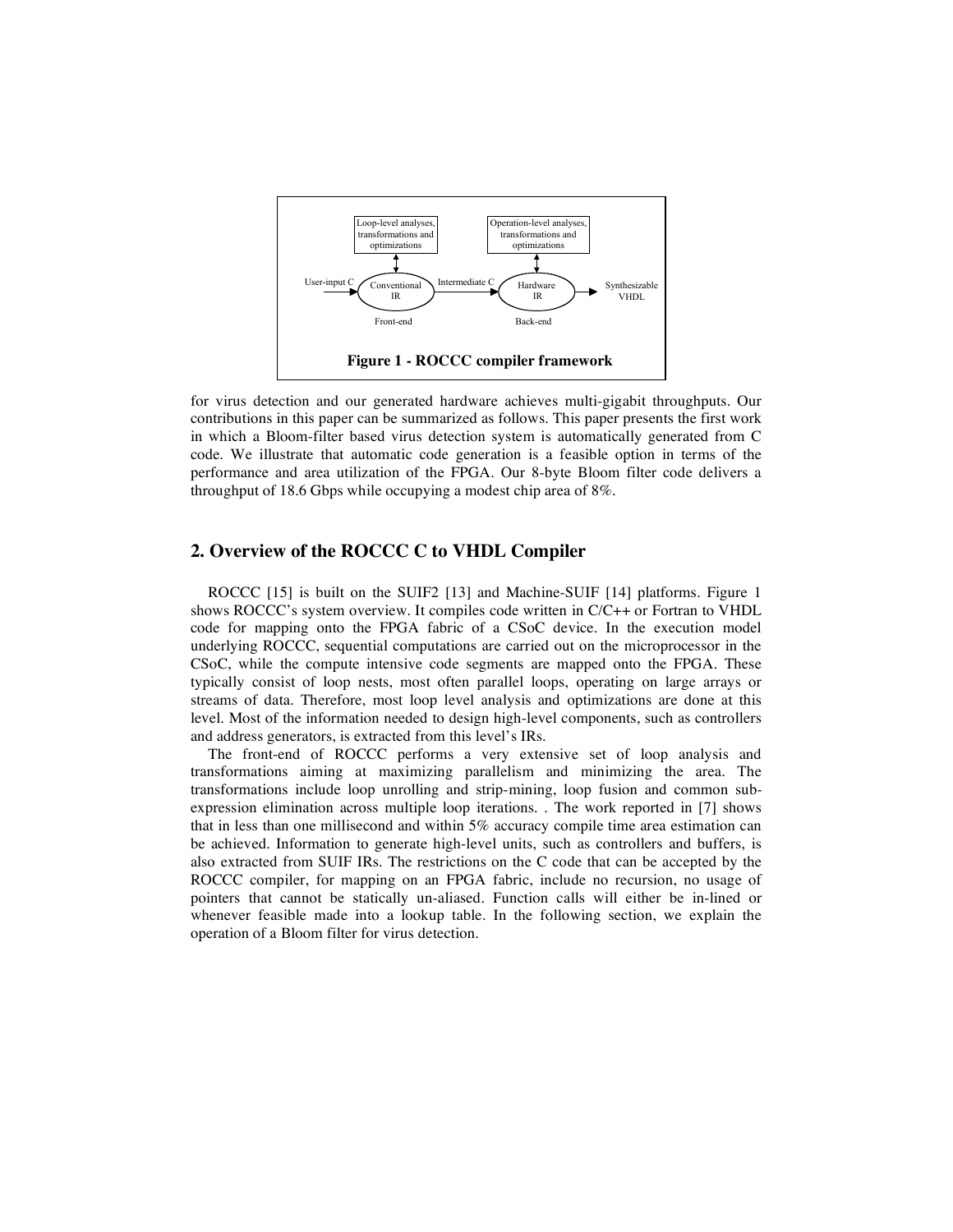

**malicious packets at the network layer. The output of the Signature Processing Engine (SPE) is fed to the False Positive Eliminator (FPE)**



**Figure 3 - Bloom filter code for identifying signatures of width 8 bytes each in a stream of size 256 bytes. The packet size is assumed to be 64 bytes. The data structure bit array is a Bloom filter of size 256 entries**

## **3. Bloom Filters**

A Bloom filter [3] s a space-efficient data structure used to test the set membership of an element. An empty Bloom filter is described by an array of m bits, initially all set to 0. A Bloom filter uses K independent hash functions  $h_1$ ...,  $h_k$  with range  $\{0...$  *m-1}*. Each of these hash functions map an incoming item to a number in the range of {*0 …m-1}.*During insertion, hash functions  $h_1$ …. $h_k$  are applied to the input item. Each return value from the hash function is used as an index to the Bloom filter (array of m bits) and the appropriate bit position is set to 1. A location can be set to 1 multiple times, but only the first change has an effect.

During a search operation, the locations returned by the hash functions are checked to see if they are already set to '1'. If bit values in all the return locations are set, then the Bloom filter is said to contain the pattern else it is a miss. An item x belongs to the set S with some probability if all  $h_i(x)$  are set to 1 for  $1 \le i \le k$ . If not, then x is not a member of S. A Bloom filter may yield a *false positive* when it suggests that an element x belongs to S even though it does not. The probability of a false positive is given by

$$
\left(1 - \left(1 - \frac{1}{m}\right)^{kn}\right)^k \approx \left(1 - e^{-k\eta_m'}\right)^k
$$

Where, k,m and n denote the number of hash functions, number of bits in the bloom filter array and the number of elements currently inserted into the bloom filter, respectively. In the event of a match in the Bloom filter, a detailed string matching is performed using a RAM to ensure that the hit was not a false positive.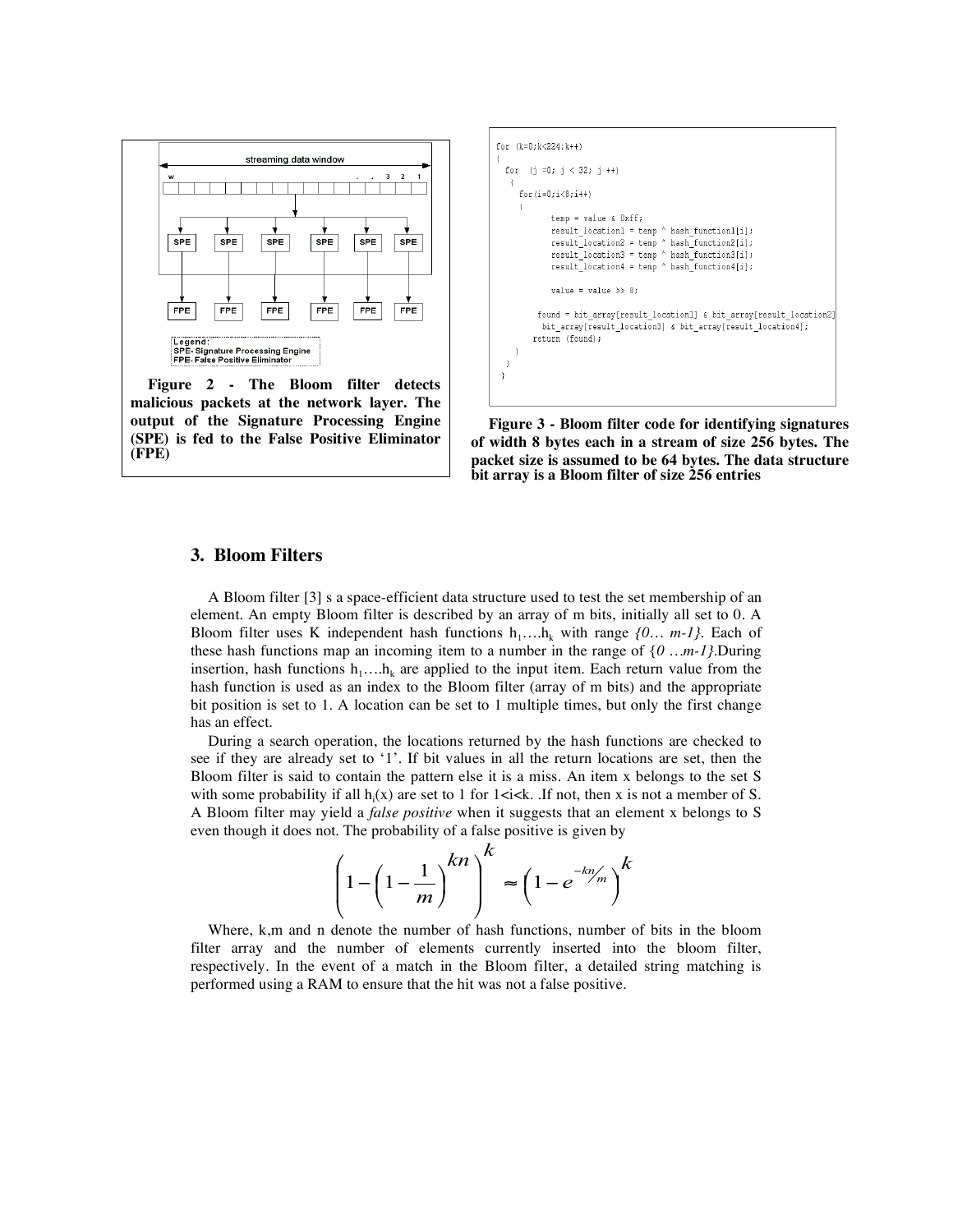A functional prototype of the Bloom-filter based intrusion detection system has been implemented. We used a Bloom filter of length 256 bytes to detect patterns of length 8 bytes. Figure 2 shows the block diagram for a bloom-filter based virus detection system. Figure 3 shows a Bloom filter code that uses four hash functions on a 256 entry Bloom filter array. The hash functions are implemented as a simple XOR operation. The result of each hash operation sets a location in the Bloom filter. The compiler unrolls the inner most loop to compare the 8-byte patterns in parallel. We used the rule sets contained in bleeding snort database [11]. Each rule consists of two parts: a header and a rule option. The header is mainly used for packet classification and contains information like the protocol, source IP, source port, destination IP and the destination port. The rule option contains the signatures to be used in intrusion detection.

Figure 5 shows the frequency of the signature width of all rules in the bleeding snort database. As evident from the figure, most of the rules present in the bleeding snort database have a signature width of less than 30 bytes. In the following section, we present the generation of datapath and throughput evaluation for the Bloom filter code.

### **4. Datapath Generation and Throughput Analysis**

Figure 4 shows the three-stage pipeline for the generated Bloom filter circuit. The XOR operation shown in the figure represents each byte of the input being XOR ed with one byte of the hashing function. The location returned by the hashing function is looked up and if all four hashing function lookups return a value of '1', then the circuit reports the current input pattern as malicious.

The compiler groups the instructions in each node into different execution levels to exploit instruction (operation) level parallelism. Instructions at the same level are executed simultaneously. Every level of the dataflow graph corresponds to the instantiation of one



**Figure 5 - Histogram of signature width for all rules in the snort database. The most frequently occurring signatures have a width of around 32 bytes**



**Figure 4 - Three-stage pipeline for the Bloom filter signature code. Each box in the XOR filed represents a byte of the input being XOR ed with one byte of the hashing function**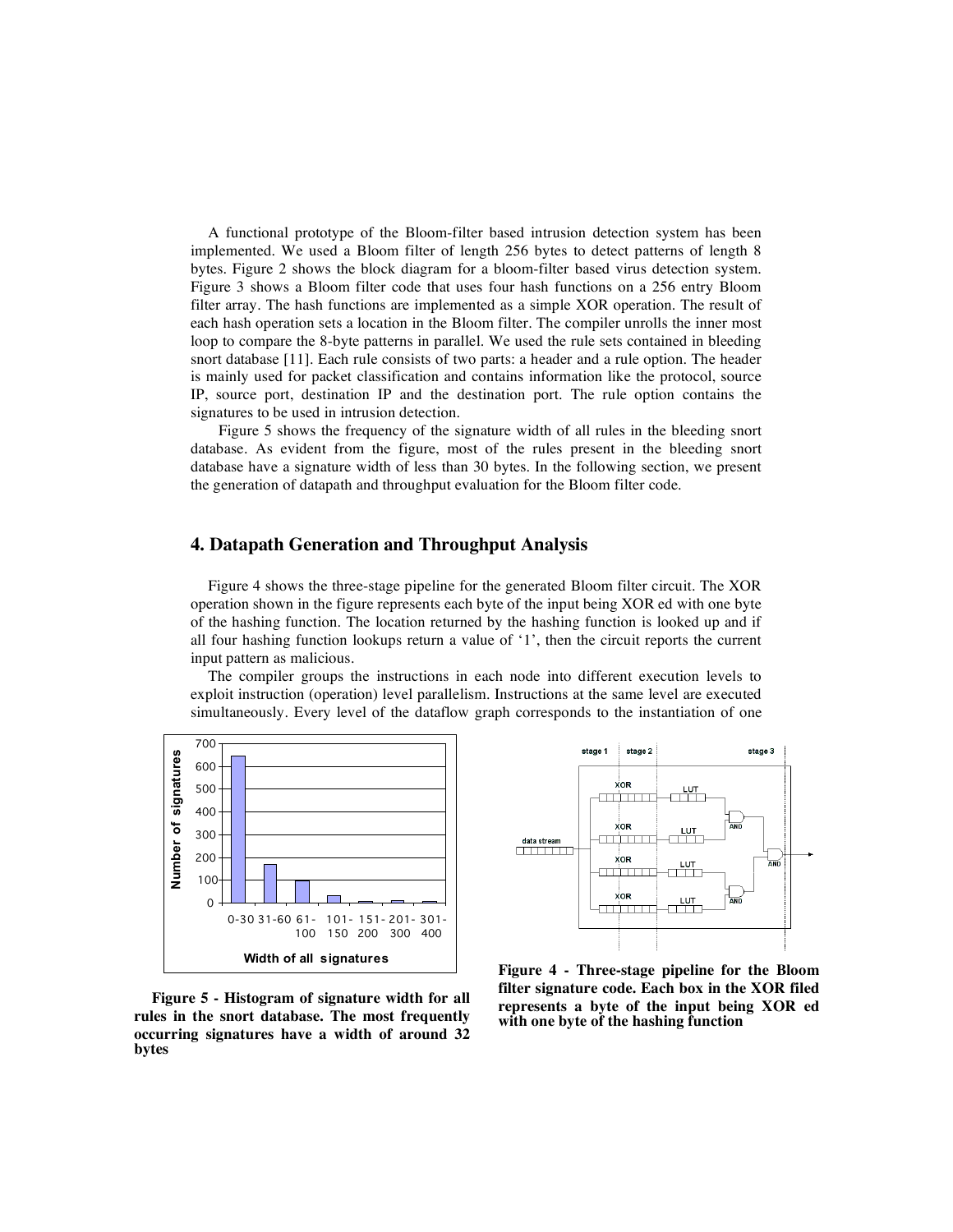loop iteration. ROCCC automatically places latches in the data-path for pipelining. Every latched level corresponds to one pipeline stage, and has a delay of one cycle.

Our Bloom filter code does not have loop-carried-dependency and the compiler fully pipelines the data-path. Therefore, the generated data-path can be fed with new set of input every clock cycle and the throughput is one iteration per cycle. We process 8 bytes each iteration. When we do loop unrolling, we assume that the memory-bus width also scales up with unrolling.

The clock frequency of the FPGA was found to be 73 MHz. The system uses a total of 4692 slices, which accounts for 8% of the total FPGA area. The BRAM on our target FPGA (XC2V8000) can process 256 bits (32 bytes) per cycle. Hence, the BRAM can support eight such hardware instances during each cycle. The total throughput of our hardware is given by

#### *Throughput = bits per cycle \* clock frequency T= 8 \*32\* 73\* 10 <sup>6</sup> bits/ sec. = 18.6 Gbps.*

The throughput shown above is for a system that detects multiple signatures of a single width. When multiple instances for each signature width are instantiated, the overall circuit area would also increase proportionately. Synthesis tools tend to produce slower circuits when the design size increases. However, with increase in area, the compiler produces more parallel iterations and hence, the performance loss due to decrease in clock speed is overcome by the increase in parallelism. In order to provide a better insight into our estimated throughput values, we examine the throughput achieved by previously published works.

### **5. Related work**

Hashmem [9] combines memory and hashing effectively to achieve exact matching of intrusion signatures at throughputs of up to 3.7Gbps while using nearly 0.15 logic cells per character. Baker and Prasanna [2] use automatic compilation to synthesize FPGA architectures that perform deep packet inspection at 10Gbps. Clark et al.[5] use NFAs with predecoded inputs to achieve excellent area and throughput performance. Lockwood et. al.[8] used the Field Programmable Port extender (FPX) platform for expression matching. Their synthesized circuit achieved clock speeds of 37MHz on a Virtex XCV2000E FPGA.

Gokhale et.al [6] used CAM to implement snort rules on a Virtex XCV1000E FPGA. Their hardware delivered a throughput of 2.2Gbps. Cho et. al [4] generated structural VHDL for deep packet filtering on an FPGA. Their design runs at 90MHz on an Altera EP20K device and achieves a throughput of 2.88Gbps. Attig et. al..[1] have implemented a Bloom filter circuit on a Virtex E2000 FPGA. Their circuit operates at 62.8MHz and provides a throughput of 502Mbps. This paper presents the first reported work that *automatically generates native VHDL for Bloom filter based intrusion detection code written in C*.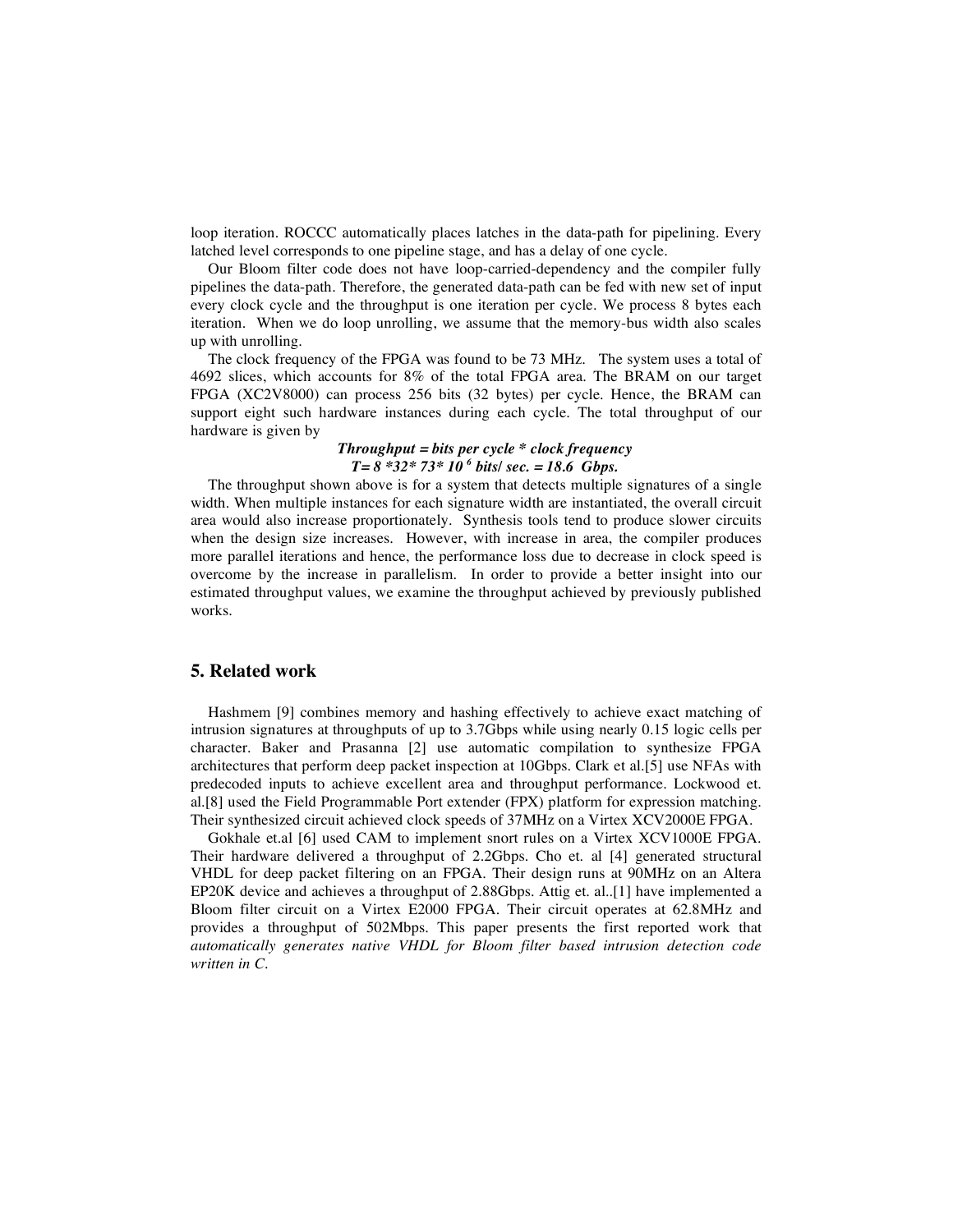# **6. Conclusion**

In this paper, we have described using ROCC, a C to VHDL compiler, to generate Bloom-filter based virus detection system on FPGAs. Ours is the first work that automatically generates VHDL for Bloom filter code written in C. We evaluate the performance and area of the synthesized hardware and prove that automatic compilation to hardware is a feasible design option. Our synthesized hardware runs at 73 MHz and delivers a throughput of 18.6 Gbps while occupying a modest FPGA real estate of 8%.

#### References

- [1]. M. Attig, S. Dharmapurikar, J. Lockwood. "Implementation Results of Bloom Filters for String Matching,", In proceedings of the *12th Annual IEEE Symposium on Field-Programmable Custom Computing Machines (FCCM'04)*, pages. 322-323, 2004
- [2]. Z. Baker and V.K. Prasanna, "High Throughput Linked-Pattern Matching for Intrusion Detection Systems, In Proceedings of *Symposium on Architectures for Networking and Communication Systems* (ANCS' 05) , Princeton, New Jersey, October 2005.
- [3]. B.H. Bloom. "Space/time tradeoffs in hash coding with allowable errors", *Communications of the ACM,* 13(7): pages 422-426, July 1976.
- [4]. Y. H. Cho, W. M. Smith, "Specialized Hardware for deep packet filtering", In *Proceedings of the 12th International Conference on Field Programmable Logic and Applications* (2002), France.
- [5]. C. R. Clark and D. E. Schimmel, "Scalable Parallel Pattern-Matching on High-Speed Networks," in IEEE Symposium on Field-Programmable Custom Computing Machines, Napa, California, April 2004.
- [6]. M. Gokhale, D. Dubois, A. Dubois, M. Boorman, S. Poole, and V. Hogsett. "Granidt: Towards gigabit rate network intrusion detection technology", . In *Proceedings of International Conference on Field Programmable Logic and Applications*, pages 404– 413, 2002.
- [7]. D. Kulkarni, W. Najjar, R. Rinker, and F. Kurdahi, Fast Area Estimation to Support Compiler Optimizations in FPGA-based Reconfigurable Systems, IEEE Symp. on Field-Programmable Custom Computing Machines (FCCM), Napa, CA, April 2002.
- [8]. J. Moscola, J. Lockwood, R. P. Loui, and M. Pachos, "Implementation of a contentscanning module for an internet firewall",. In *Proceedings of the IEEE Symposium on Field-Programmable Custom Computing Machines*, 2003.
- [9]. G. Papadopoulos and D. Pnevmatikatos, "Hashing + Memory = Low Cost, Exact Pattern Matching," in Proceedings of 15th International Conference on Field Programmable Logic and Applications, Tampere, Finlad, August 2005
- [10]. I. Sourdis and D. Pnevmatikatos, "Fast, large-scale string match for a 10Gbps FPGAbased network intrustion detection system",. In *Proceedings of International Conference on Field Programmable Logic and Applications*, 2003.
- [11]. http://www.bleedingsnort.com
- [12]. http://news.designtechnica.com/article2401.html.
- [13]. SUIF Compiler System. http://suif.stanford.edu.
- [14]. Machine-SUIF. http://www.eecs.harvard.edu/hube/research/machsuif.html.